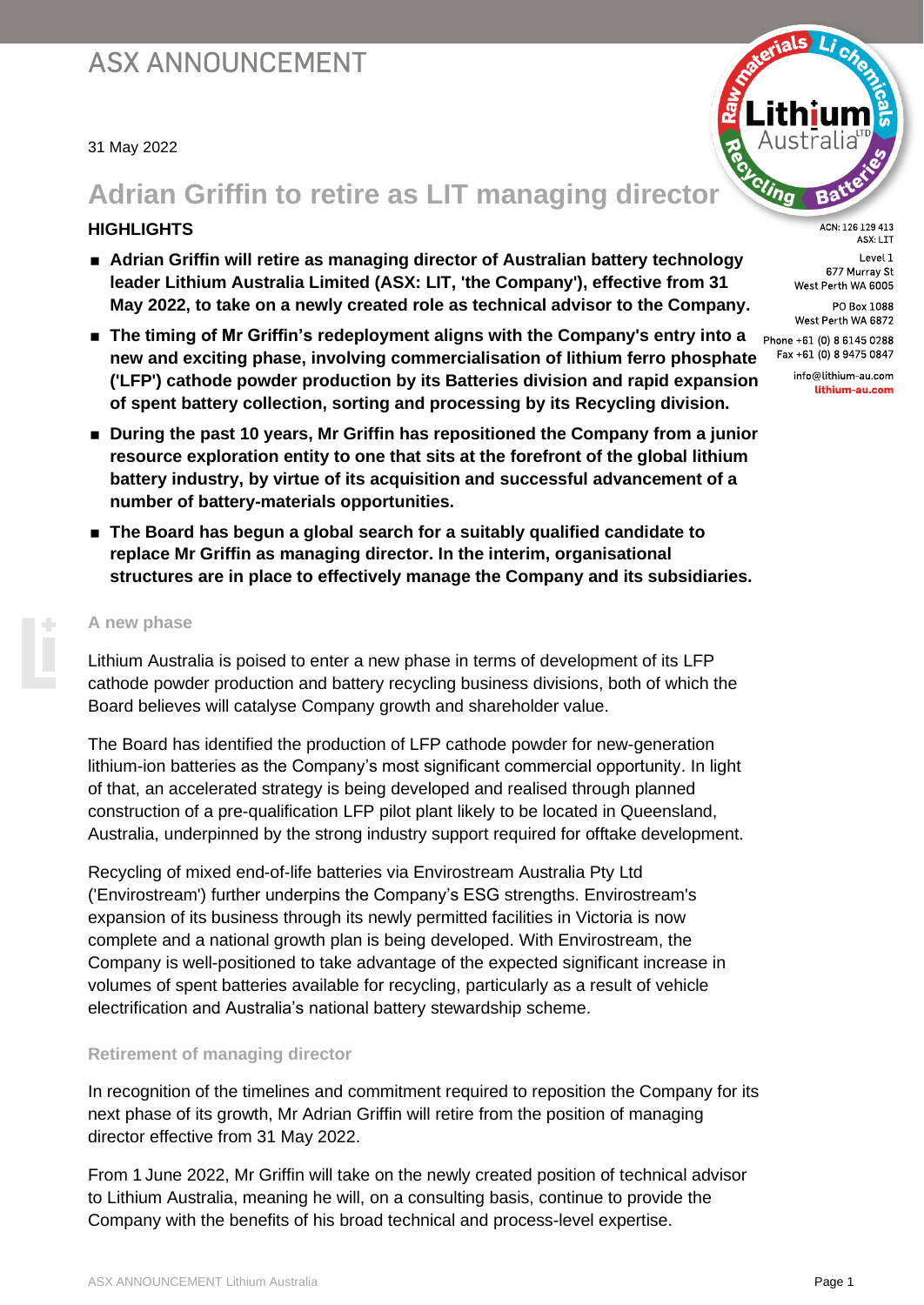# **ASX ANNOUNCEMENT**



During his time as managing director, Mr Griffin was instrumental in repositioning the Company from a junior, lithium-focused explorer named Cobre Montana NL to a technological entity with a different name and a new focus – developing an ethical, secure and sustainable circular battery economy.

As a result of this repositioning, shareholder value in the Company has increased significantly. Indeed, since commencing its lithium strategy in September 2014 Lithium Australia's market capitalisation has grown from \$1.4 million to approximately \$86 million (as of May 2022).

Mr Griffin has led the Company through a series of successful lithium processing breakthroughs, the amassing of an extensive intellectual property portfolio and the strategic acquisition and successful development of the Very Small Particle Company (now VSPC Pty Ltd), involved in the research, development and production of advanced cathode materials for lithium-ion batteries ('LIBs'), and Envirostream, Australia's premier mixed-battery recycler, which also focuses primarily on LIBs at their end-of-life stage.

With Mr Griffin at the helm, the Company has become a vertically integrated industry leader in battery materials manufacturing and recycling, the aim being to capture all elements of the lithium value chain.

As managing director, Mr Griffin oversaw research into and the development and manufacture of LFP and other battery materials at VSPC's laboratory facility and pilot plant in Queensland, Australia; this progressed to a definitive feasibility study for a 10,000-tonnes-per-annum LFP manufacturing plant slated for completion in 2022.

Mr Griffin also helped guide the expansion of Envirostream's operations to a second, larger site in Laverton, Victoria, Australia and the execution of agreements with the likes of the Bunnings chain of hardware stores for the collection of spent batteries, thereby ensuring that the Company is well-positioned to benefit from the recently introduced national Battery Stewardship Scheme.

Finally, Mr Griffin's leadership was critical in the demerger of Lithium Australia's non-core exploration assets into Charger Metals NL (ASX: CHR), a highly positive transaction for both the Company and its shareholders. Through its equity in CHR, the Company retains significant exposure to lithium raw materials and has other free-carried project interests that may also provide access to various raw materials to feed the Company's proprietary, downstream processing technologies, including the production of lithium chemicals and cathode powders.

### **Comment from outgoing managing director Adrian Griffin**

"I'm extremely proud of what I, together with entire the Lithium Australia team, have achieved in the past decade and excited for what the Company's future holds, especially in relation to the battery materials and battery recycling business divisions, which, with their strong foundations, are poised for rapid development and expansion.

"Our significant investment in IP, much of it protected by international patents, will potentially enable ESG solutions for the mining, processing and battery industries and deliver better outcomes for the environment as we progress towards a zero-carbon economy.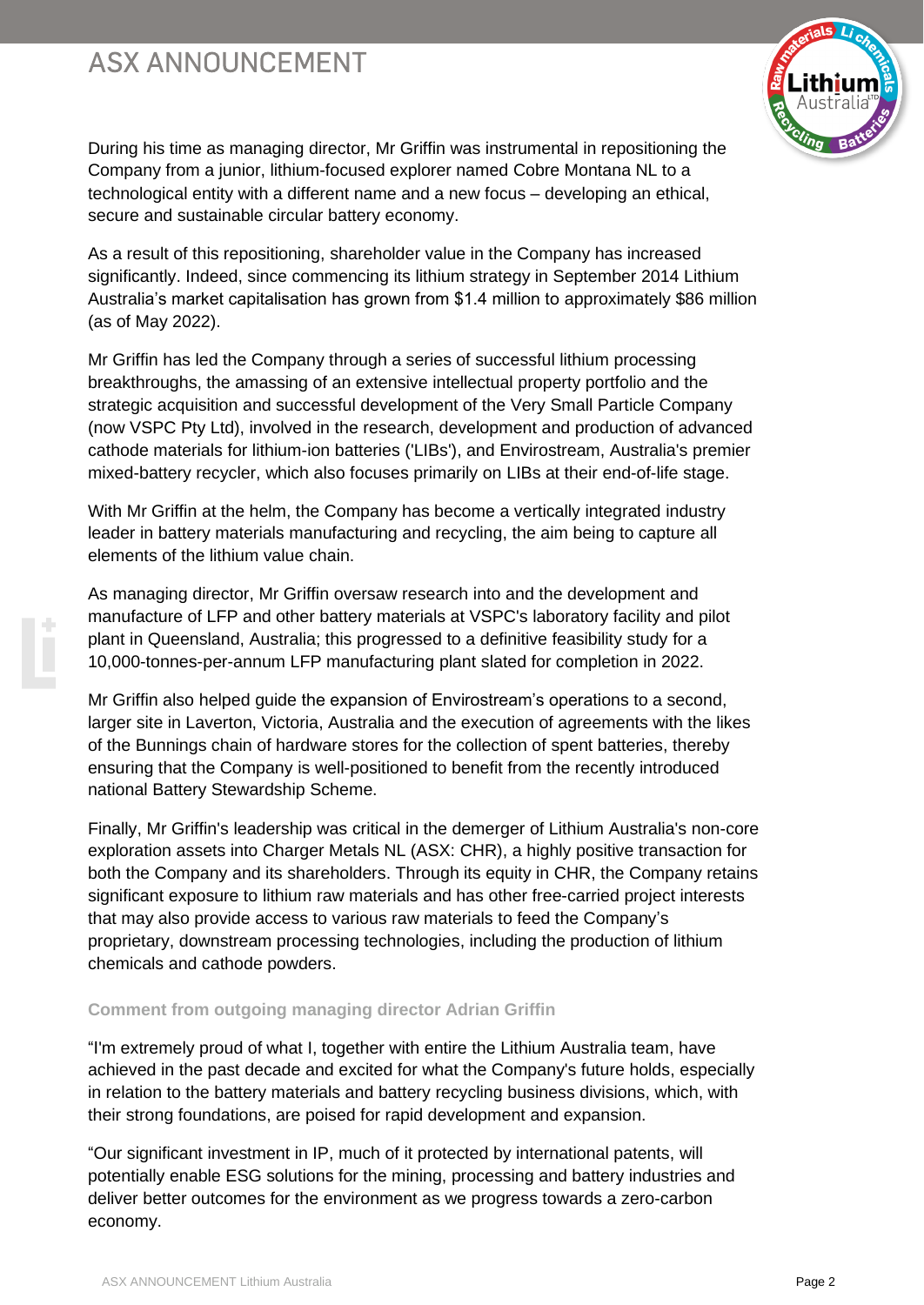# **ASX ANNOUNCEMENT**



"Our business divisions will, I strongly believe, drive growth and value for shareholders and, as a significant shareholder myself, I will be pleased to see that."

#### **Comment from Company chairman George Bauk**

"On behalf of the Board, I wish to sincerely thank Adrian for his many years of dedicated service to the Company. Under his leadership, Lithium Australia has acquired and successfully advanced a number of battery materials opportunities under the Lithium Australia banner. Today, our key businesses – VSPC and Envirostream – are both accelerating towards greater production capacity.

"It's reassuring to know that Adrian will remain involved with the Company in a technical role, so we can continue to benefit from his valuable contributions.

"With a clear path to the future, the Company looks forward to appointing a new managing director, who, benefitting from the strong foundations laid by Adrian and the team, can drive the next phase of development with a clear focus on expanding commercialisation and production opportunities. That person will certainly have big shoes to fill.

"The Board has begun a global search for a highly qualified candidate able to manage geographically diverse operations on a permanent basis.

"In the interim, structures are in place to effectively manage the Company and its business divisions."

Authorised for release by the Board.

**Stuart Tarrant George Bauk** Chief Financial Officer Chairman Mobile +61 (0) 467 817 005 Mobile +61 (0) 408 931 746 [Stuart.Tarrant@lithium-au.com](mailto:Adrian.Griffin@lithium-au.com) [George.Bauk@lithium-au.com](mailto:Barry.Woodhouse@lithium-au.com)

**Media contact**

David Tasker Chapter One Advisors Mobile +61 (0) 433 112 936 [dtasker@chapteroneadvisors.com.au](mailto:dtasker@chapteroneadvisors.com.au)

### **Forward-looking statements**

This announcement contains forward-looking statements. Forward-looking statements are subject to a variety of risks and uncertainties that it is beyond the Company's ability to control or predict and which could cause actual events or results to differ materially from those anticipated in such forward-looking statements.

#### **About Lithium Australia**

Lithium Australia aims to ensure an ethical supply of energy metals to the battery industry by creating a circular battery economy that enhances both sustainability and resource security. Reprocessing spent lithium-ion batteries to create new ones is